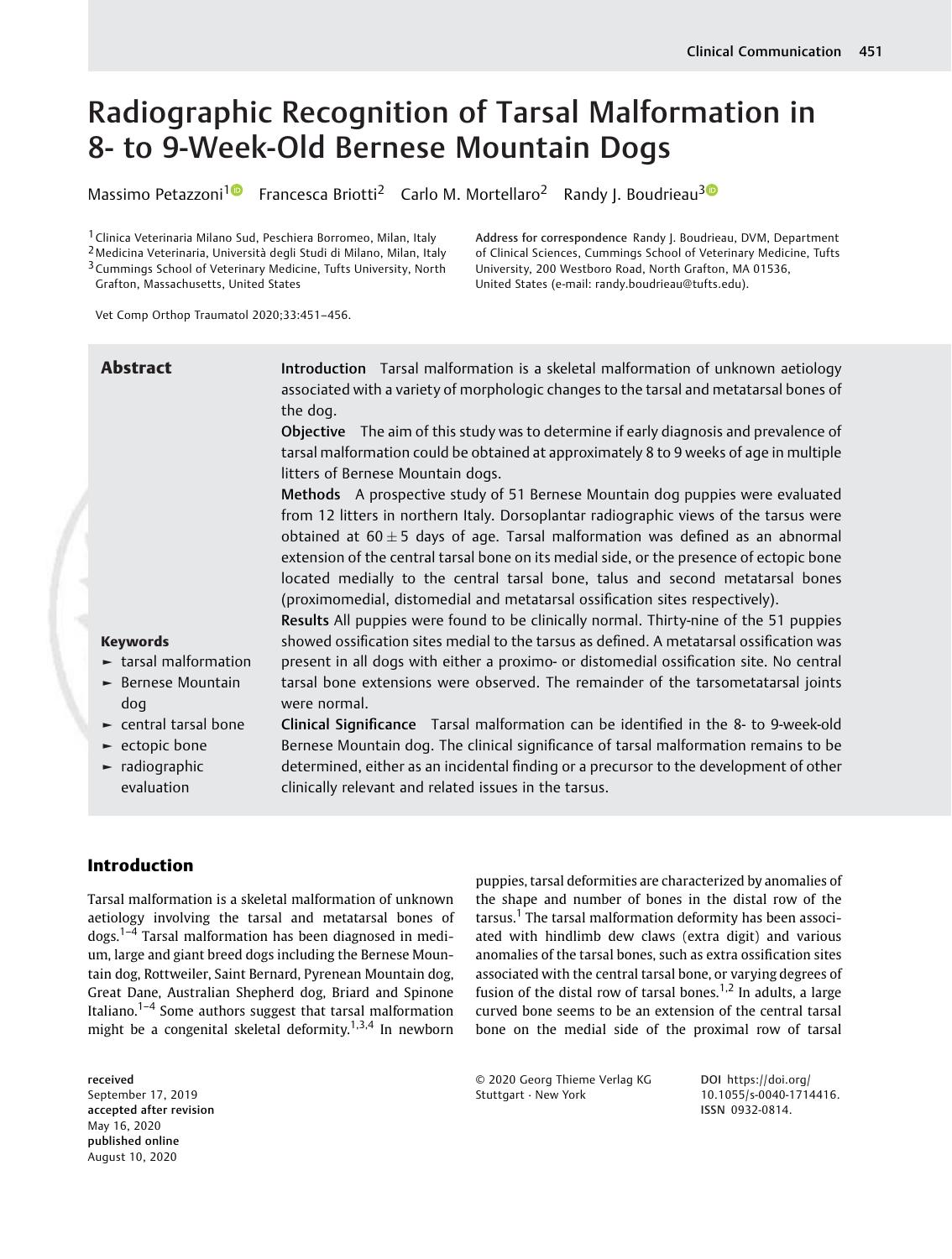bones.<sup>1–3</sup>In the Pyrenean Mountain dog, it is often associated with the presence of a well-developed first digit.<sup>1</sup> A vestigial first metatarsal bone was described in a Saint Bernard in the medial aspect of the tarsal bones.<sup>4</sup> Tarsal malformation is generally bilateral and often thought to be of no clinical significance.<sup>3,4</sup> Some cases, however, present with mild lameness, or simply a tarsus that is grossly abnormal in size and/or shape.<sup>1</sup> Tarsal malformation has also been associated with metatarsal rotation, a condition characterized by a lateral torsion of the hind paw such that the dorsal surface of the paw is turned laterally to varying degrees.<sup>2</sup> It is unknown whether tarsal malformation leads to the development of metatarsal rotation in some dogs; nevertheless, all dogs reported with metatarsal rotation have tarsal malformation.2,5–9The dorsoplantar radiographic view is the most useful for detecting the various abnormalities consistent with descriptions of tarsal malformation.<sup>2,5,6</sup>

The purpose of the present study was to determine if a diagnosis of tarsal malformation was possible at  $\sim$  60 days of age in multiple litters of Bernese Mountain dogs in northern Italy, and to determine the prevalence of tarsal malformation in this population.

## Materials and Methods

Dogs were considered to be affected by tarsal malformation if a malformation of the central tarsal bone and/or metatarsal bone(s) was present at  $60 \pm 5$  days based upon a dorsoplantar radiographic projection of the tarsus.

#### Inclusion Criteria

Twelve unrelated litters of Bernese Mountain dogs were included in this study. These dogs were all located in northern Italy within 20 km of the two clinics (Clinica Veterinaria Nord Milano; and Ambulatorio Veterinario Associato Di Dott.ssa Billa E Dott.ssa Maconi, where the clinical and radiographic examinations were performed<sup>a</sup>) and included all breeders of this breed in this locale. All breeders agreed to the study and provided their informed consent to participate. Inclusion in the study, and the time interval selected, was based upon the puppies age and associated logistics agreed upon by the breeders. These included timing of the radiographs of all dogs in their litters only after initiating vaccinations at 6 to 8 weeks of age as the maternal antibody protection declined at this time, thus supplementing their natural resistance to disease as acquired immunity began to develop. Furthermore, all dogs were not weaned until 55 days, and the puppies were not permitted to be separated from the bitch until after weaning. Lastly, radiographs were to be obtained only with manual restraint (no sedation or anaesthesia) just prior to being adopted by their new owners. Based upon these parameters, radiographic examinations were to be performed at  $60 \pm 5$  days of age. This time window was selected for uniformity amongst all dogs.

#### Clinical Examination

All puppies underwent a clinical examination; group behaviour/interaction/observation was used to assess for any evidence of lameness, followed by an orthopaedic examination of the limbs, with the focus on the hock joints and paws.

#### Radiographic Evaluation

Bilateral dorsoplantar radiographic projections of the hock were obtained. All puppies were physically restrained (without sedation) in a sitting position ( $\blacktriangleright$  Fig. 1). A malformation of the central tarsal bone was defined as a large curved bone that appeared to be an extension of this bone on its medial side, or the presence of separate ectopic bone located medially to the central tarsal bone, talus and second metatarsal bones (►Fig. 2). Appearance of ectopic bone formation was defined as an extra ossification site. For each tarsus, malformation of the central tarsal bone and the number and location of ossification sites medial to the central tarsal bone, talus and 2nd metatarsal bones were recorded; furthermore, any supernumerary digits or abnormalities of the metatarsal bones were noted. For the purposes of this study, these findings were consistent with our definition of affected versus non-affected dogs (►Fig. 2).



Fig. 1 Cartoon drawing demonstrating manual restraint and positioning to perform the dorsoplantar radiographic view of the tarsus in these dogs. (Artist: Flaminio Addis; copyright Francesca Briotti, 2003) Source: Modified and reprinted with permission from Petazzoni M. Metatarsal rotation in the dog – Early diagnosis. Proceedings of the 2009 American College of Veterinary Surgeons Veterinary Symposium; October 8–10, 2009; Washington DC; pp 327–329.

<sup>&</sup>lt;sup>a</sup> M.P. was a consultant to both of these clinics at the time of the study.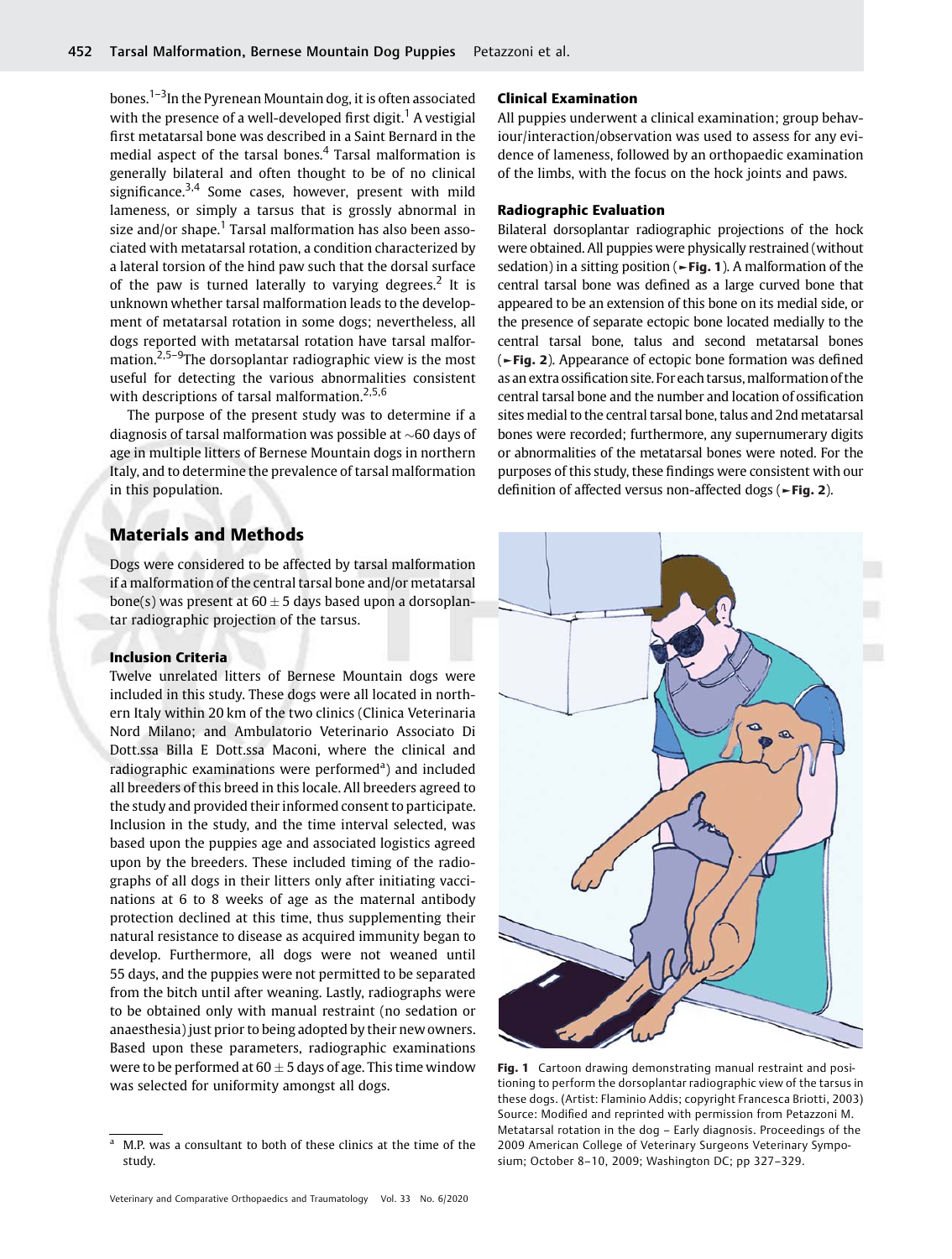

Fig. 2 (Left) Dorsoplantar radiographic view and (Right) corresponding line drawing of the tarsal joint. Central tarsal bone (Tc), proximomedial ossification and distomedial ossification sites are outlined in red (P and D respectively); metatarsal ossification site is outlined in green (M; refer to ►Table 1).

Source: Modified and reprinted with permission from Petazzoni M. Metatarsal rotation in the dog – Early diagnosis. Proceedings of the 2009 American College of Veterinary Surgeons Veterinary Symposium; October 8–10, 2009; Washington DC; pp 327–329.

## Results

Fifty-one Bernese mountain dog puppies between 56 and 65 days of age were examined (mean 60.3; median 60; standard deviation 2.2 days). None of these litters were related, as attested to by the breeders after a review of their pedigrees. Twenty-four of 51 puppies were male, and 27/51 were female. All puppies were found to be clinically normal. No lameness was observed in any dog. There were no gross abnormalities noted at the level of the tarsometatarsal joints.

Radiographic findings included ossification site in the proximomedial aspect of the tarsal joint adjacent to the central tarsal bone; ossification site in the distomedial aspect of the tarsal joint adjacent to the central tarsal bone; ossification site in the medial aspect of the metatarsal bones (►Fig. 2). None of the puppies displayed an 'extension' of the central tarsal bone.<sup>1</sup>

Thirty-nine of 51 puppies showed ossification sites medial to the central tarsal bone, talus and metatarsal bones. Twelve of 51 puppies were considered normal: 18/24 male puppies and 21/27 female puppies were affected. Thirty-four of 51 dogs were bilaterally affected, with 5/51 dogs affected unilaterally: the right and left tarsi were affected in three and two dogs respectively; Twenty-eight out of 34 bilaterally affected puppies were symmetric (same ossification sites right and left), while 6/34 were asymmetric. All the puppies presenting unilateral or bilateral, proximal or distal or both ossification sites medial to the central tarsal bone also presented an ossification site medial to the metatarsal bones (►Table 1).

## **Discussion**

We have demonstrated that tarsal malformation can be diagnosed at a very young age—identified in three quarters of the dogs in this study at 8 to 9 weeks of age. All radiographic changes found were similar to those previously described in adult dogs in the various reports.<sup>1–9</sup> Interestingly, we observed ectopic bone formation(s), assumed to be a separate site of ossification adjacent to the central tarsal bone based upon our definition; on the other hand, we did not observe any 'extension' of the central tarsal bone that has been reported in a variety of breeds in older dogs. $1-9$ 

As these puppies were not re-evaluated at a later time, we cannot rule out that the unaffected dogs did not also develop tarsal malformation in the future; thus, a higher prevalence cannot be excluded in adulthood; however, it is unlikely that new ossification sites would appear later in life, as all bones of the tarsus are present by 40 days. $10-14$  Our study demonstrated that there was a very high prevalence of tarsal malformation in the Bernese Mountain dog puppies that we examined. Furthermore, at the time of examination, none of the puppies with tarsal malformation demonstrated any clinical issues with the hind limbs.

A review of the normal embryological development of the bones in the tarsus is beyond the scope of this discussion; however, suffice it to state that both the calcaneus and talus are radiographically present at birth in all breeds described, and although there is some breed variation, all other ossification sites are radiographically present by 21 to 40 days of age.<sup>10-14</sup> As such, the timing of the radiographs of our study coincides with all centres of ossification being present/visible, thus allowing us to note the appearance of any ectopic areas present, which are not described in the literature of normal dogs. As a point of reference for comparison, we include radiographs of both a normal Bernese Mountain dog and German Shepherd dog at 60 days of age ( $\blacktriangleright$  Fig. 3). We surmise that the new bone formation observed medial to the central tarsal bone likely fuses with this bone to give the characteristic 'banana-shaped' appearance (the 'extension') observed in the adult dog. Because of these findings, we suggest that dogs should be re-evaluated radiographically during growth to identify any possible modification/fusion at this level. We cannot, however, make any broad generalizations, as we were not able to follow these dogs as they were dispersed to their new homes; the owners (which at the time of examination were yet to be identified) were not part of the study protocol. As such, future evaluation of these dogs was not possible and thus not part of our study.

These findings are supportive of the comments made in the scant literature that tarsal malformation appears to be an incidental finding.<sup>1,3,4</sup> However, since none of these puppies were re-evaluated at a later age, we cannot rule out that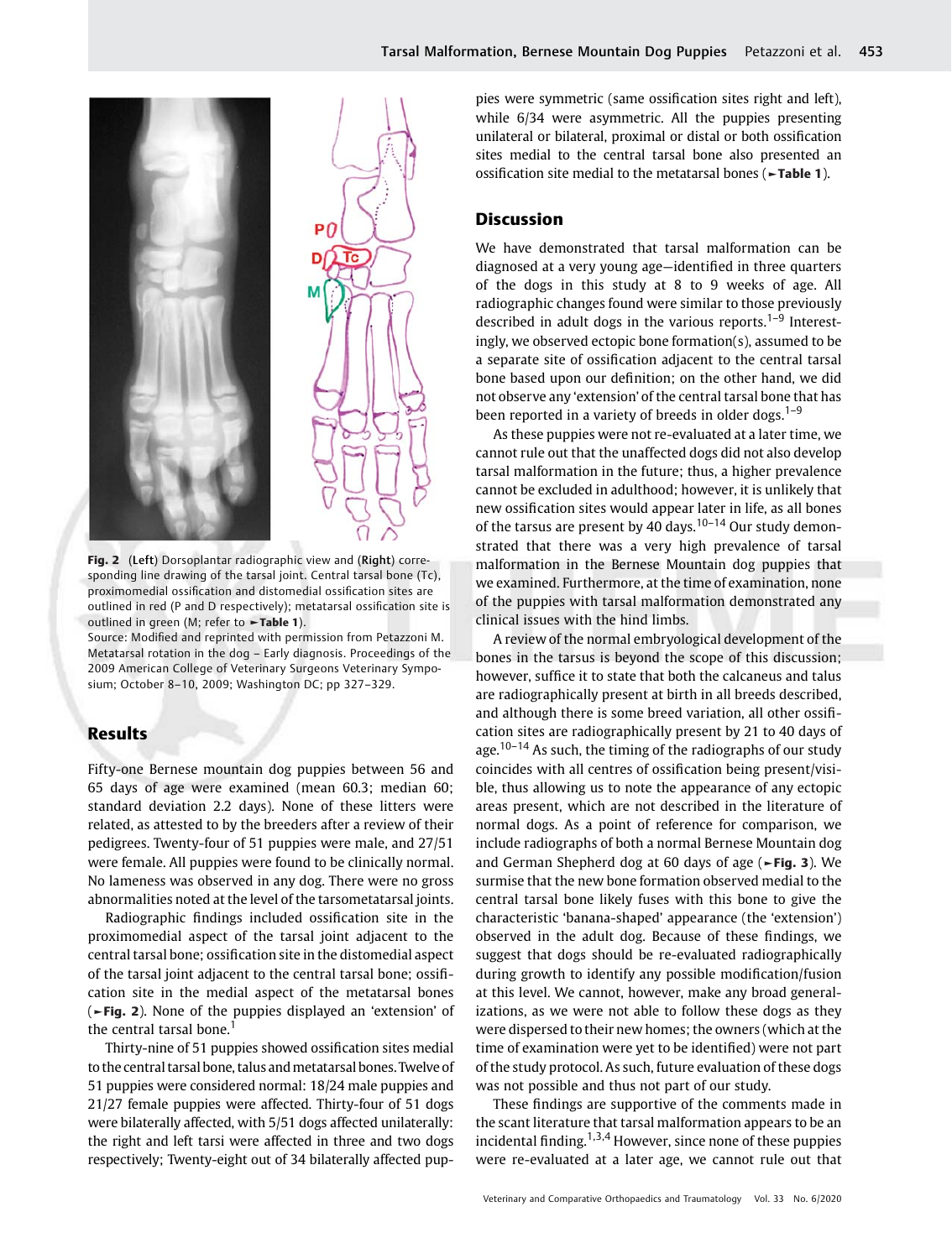Table 1 Signalment with summary radiographic findings of the tarsi in 8-week-old Bernese Mountain dog puppies

| Litter<br>number | Puppy<br>number | Sex    | Aqe<br>(days) | Right<br>ossification<br>sites | Left<br>ossification<br>sites |
|------------------|-----------------|--------|---------------|--------------------------------|-------------------------------|
| 1                | 1               | Male   | 60            | D, M                           | D, M                          |
| $\mathbf{1}$     | $\overline{2}$  | Male   | 60            | D, M                           | $\overline{a}$                |
| 1                | 3               | Female | 60            | D, M                           | D, M                          |
| 1                | 4               | Male   | 60            | D, M                           | P, D, M                       |
| 1                | 5               | Female | 60            | D, M                           | D, M                          |
| 1                | 6               | Male   | 60            | P, D, M                        | P, D, M                       |
| 1                | 7               | Female | 60            | P, D, M                        | P, D, M                       |
| 2                | 8               | Female | 60            | D, M                           | D, M                          |
| 2                | 9               | Female | 60            | $\overline{\phantom{0}}$       | -                             |
| 2                | 10              | Male   | 60            |                                |                               |
| $\overline{2}$   | 11              | Female | 60            | D, M                           | D, M                          |
| 3                | 12              | Male   | 60            | D, M                           |                               |
| 3                | 13              | Male   | 60            | P. D. M                        | P, D, M                       |
| 3                | 14              | Female | 60            | D, M                           | D, M                          |
| 4                | 15              | Male   | 60            | P, M                           | P, D, M                       |
| 4                | 16              | Female | 60            | P, D, M                        | P, M                          |
| 5                | 17              | Male   | 60            |                                | -                             |
| 5                | 18              | Male   | 60            | P, M                           | P, M                          |
| 5                | 19              | Female | 60            | -                              | -                             |
| 5                | 20              | Male   | 60            | -                              | P, M                          |
| 5                | 21              | Male   | 60            |                                | H                             |
| 6                | 22              | Male   | 65            | P, D, M                        | P, D, M                       |
| 6                | 23              | Female | 65            | P, D, M                        | P, D, M                       |
| 6                | 24              | Female | 65            | P, D, M                        | P, M                          |
| 7                | 25              | Male   | 59            | D, M                           | D, M                          |
| 7                | 26              | Female | 59            | D, M                           | D, M                          |
| 8                | 27              | Male   | 60            | $\overline{\phantom{0}}$       | $\overline{\phantom{0}}$      |
| 8                | 28              | Female | 60            | P, D, M                        | P, D, M                       |
| 8                | 29              | Female | 60            | D, M                           | D, M                          |
| 8                | 30              | Female | 60            | D, M                           | D, M                          |
| 8                | 31              | Female | 60            | D, M                           | P, D, M                       |
| 9                | 32              | Female | 56            |                                |                               |
| 9                | 33              | Female | 56            | D, M                           |                               |
| 9                | 34              | Female | 56            | <sup>-</sup>                   | <sup>-</sup>                  |
| 9                | 35              | Female | 56            |                                |                               |
| 9                | 36              | Male   | 56            |                                |                               |
| 10               | 37              | Male   | 64            | D, M                           | D, M                          |
| 10               | 38              | Male   | 64            | D, M                           | D, M                          |
| 10               | 39              | Male   | 64            |                                | D, M                          |
| 10               | 40              | Male   | 64            | D, M                           | D, M                          |
| 10               | 41              | Male   | 64            | D, M                           | D, M                          |
| 10               | 42              | Female | 64            | D, M                           | D, M                          |
| 11               | 43              | Female | 60            | D, M                           | D, M                          |
| 11               | 44              | Female | 60            | D, M                           | D, M                          |
| 11               | 45              | Female | 60            | -                              | -                             |

|  | Table 1 (Continued) |
|--|---------------------|
|--|---------------------|

| Litter<br>number | Puppy<br>number | Sex    | Age<br>(days) | Right<br>ossification<br>sites | Left<br>ossification<br>sites |
|------------------|-----------------|--------|---------------|--------------------------------|-------------------------------|
| 11               | 46              | Female | 60            | D, M                           | D, M                          |
| 11               | 47              | Male   | 60            |                                |                               |
| 12               | 48              | Male   | 60            | D, M                           | P, D, M                       |
| 12               | 49              | Female | 60            | D, M                           | D, M                          |
| 12               | 50              | Female | 60            | D, M                           | D, M                          |
| 12               | 51              | Male   | 60            | D, M                           | D, M                          |

Abbreviations: D, distomedial ossification site; M, metatarsal ossification site; P, proximomedial ossification site.

Note: See ►Fig. 2 for radiographic location of these ossification sites.

these findings remained incidental or resulted in some other developmental abnormalities, perhaps due to abnormal development within the tarsus as a result of these areas of new bone formation. For example, metatarsal rotation is considered to be a developmental condition and has been reported to occur in this same subset of dogs.<sup>2</sup> Interestingly, in all dogs reported in the literature with metatarsal rotation, all had radiographic descriptions of tarsal malformation.1,2,4–<sup>9</sup> As already noted, the possible development of metatarsal rotation later in life in this group of dogs was not evaluated, as it was beyond the scope of this study; however, a reasonable argument can be made that a probable hereditary predisposition of tarsal malformation plays a role in the later development of metatarsal rotation in some dogs. The relationship between tarsal malformation and metatarsal rotation needs further investigation.

In one of the litters (dog  $9$ ,  $\blacktriangleright$ Table 1), four of five puppies were evaluated as normal. This finding and the prevalence of tarsal malformation in this breed (and the others reported in the literature) indicate that there may likely be a hereditable aetiology. We were unable to determine if there was a history in these breeding pairs (re: previous litters) for either tarsal malformation or metatarsal rotation, as this was beyond the scope of this study. We did not evaluate any of the adult breeding dogs for the evidence of tarsal malformation or metatarsal rotation; however, none were noted by the owners, and all of the adult breeding dogs were considered to be clinically normal. The latter, nevertheless, does not rule out either possibility, although dogs with a significant metatarsal rotation would be easily identified by their conformation and those more severely affected to also exhibit varying degrees of lameness (and we assume would not be considered good breeding stock).

The single dorsoplantar radiographic projection was obtained based upon our definition of tarsal malformation, as these ossifications could only be readily identified on the dorsoplantar radiographic view, and thus the mediolateral view was not used.<sup>2-4</sup>In addition, obtaining a single view facilitated/speeded the process and minimized the stress of handling in these young dogs.

Multiplanar re-construction and three-dimensional construction based on computed tomography scans of the tarsus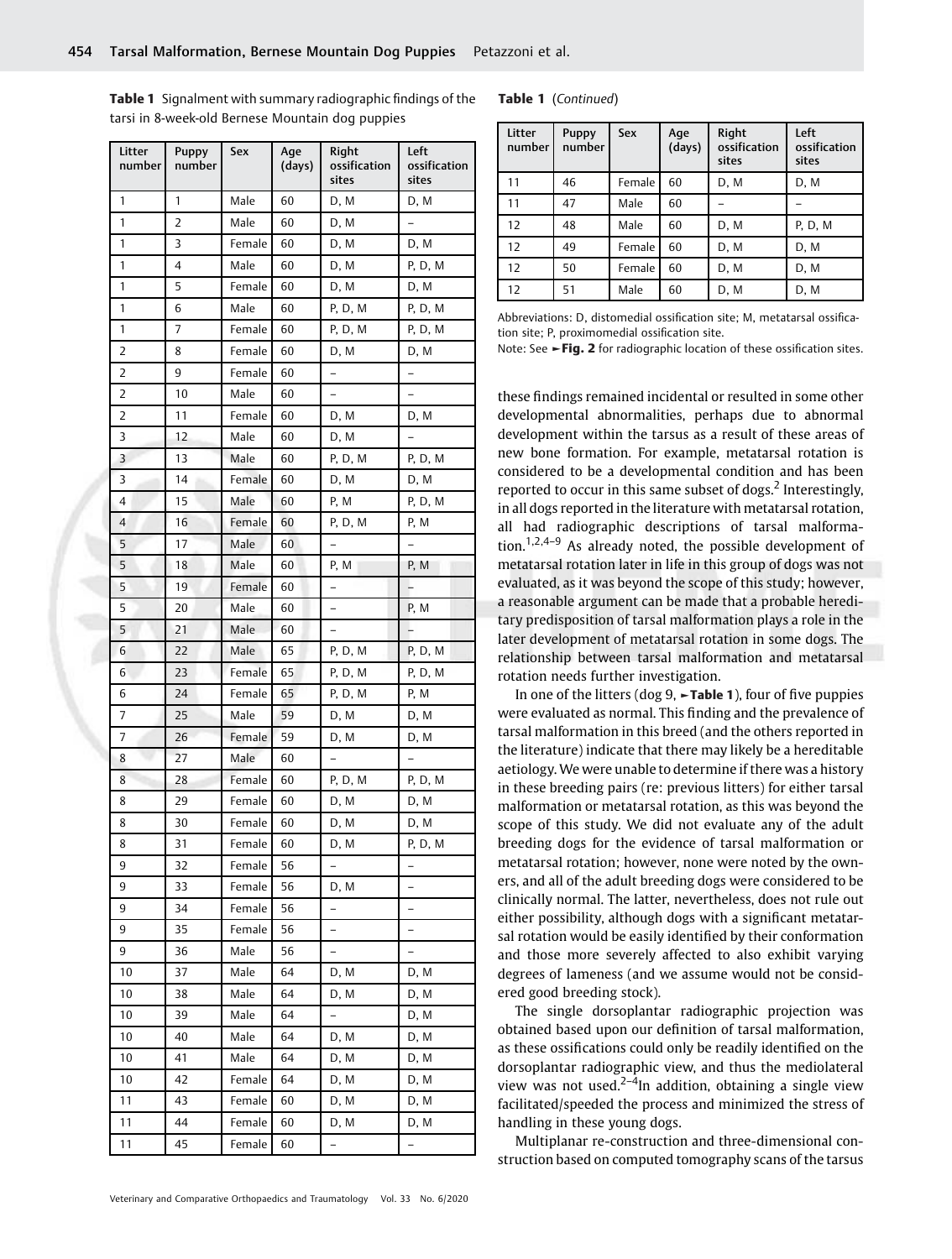

Fig. 3 Dorsoplantar radiographic views of the left tarsal joint in (A) 60-day old Bernese Mountain dog and (B) 60-day old German Shepherd dog. Notice the absence of the proximomedial, distomedial and metatarsal ossification sites (compare with ►Fig. 2). Also, notice that despite these puppies being the same age, that they are at slightly different stages of ossification, with the German Shepherd dog further along in this process. Despite these differences between breeds, all ossification sites are present and visible at this age. (C) Line drawings of canine joint morphology at 57 and 72 days (left and right respectively)

Source: Line drawings modified with permission from Thrall DF, Robertson ID. Atlas of Normal Radiographic Anatomy and Anatomic Variants in the Dog and Cat. 2nd ed. St. Louis: Elsevier; 2016.

might have allowed the shape of the central tarsal bone and any ossification sites to be assessed more effectively than by radiography. In addition, a magnetic resonance imaging might have provided more information about the precise anatomical location and tissue origin of the mineralization. However, both of these techniques would have required sedation or general anaesthesia but were not part of the inclusion criteria as permitted by the breeders.

As previously noted, concurrent metatarsal rotation and tarsal malformation have been reported in the literature.<sup>2,5-7,9</sup>The paucity of reports appears to indicate that metatarsal rotation is not a common entity, even in the breeds reported.5–<sup>7</sup> Surgical correction has been suggested only for dogs affected by severe metatarsal rotation, where the dogs exhibited an abnormal gait and/or were lame.<sup>5–7</sup>The Bernese Mountain dog appears to be over-represented in these reports of surgical corrections, as this breed accounts for one-half of the 10 dogs treated for metatarsal rotation, with only the Saint Bernard accounting for more than a single case. $5-7$  These are, however, only isolated case reports and may underestimate the overall frequency of the problem, and therefore, may indicate that the Bernese Mountain dog may be predisposed to metatarsal rotation, which may be a result of the tarsal malformation.

Limitations to this study include the small sample group from a limited locale—this despite the lack of connection between all of the breeding pairs. The lack of information from a detailed breeding history, including the lack of objective details on conformation of these reportedly normal dogs

used for breeding, was problematic. In addition, without radiographic evidence to document tarsal malformation, or other possibly related issues in the breeding stock, all anecdotal assessments could be questioned. As such, it cannot be determined if the high prevalence observed is a reflection of an overall issue in the breed, or this particular subset of dogs as a result of a pre-existence of the problem. Despite the finding of a high prevalence of tarsal malformation in these dogs, it remains of unknown significance, as we cannot make any determinations of its clinical importance, for example, whether it contributes to another developmental issue. Consequently, the association between tarsal malformation and metatarsal rotation remains speculative.

## Conclusion

We have demonstrated that tarsal malformation can be diagnosed in Bernese Mountain dog puppies by approximately 8 to 9 weeks of age. Despite the early identification of these changes, and their potential use for screening dogs at an early age, the clinical significance remains to be determined. Although the prevalence of tarsal malformation in this population was high, the consistent relationship with the ossification sites adjacent to the central tarsal bone and second metatarsal bone should be explored. Based upon the high prevalence of Bernese Mountain dogs with tarsal malformation, it appears that these are likely to be incidental findings, but this assumption needs to be documented. An association of tarsal